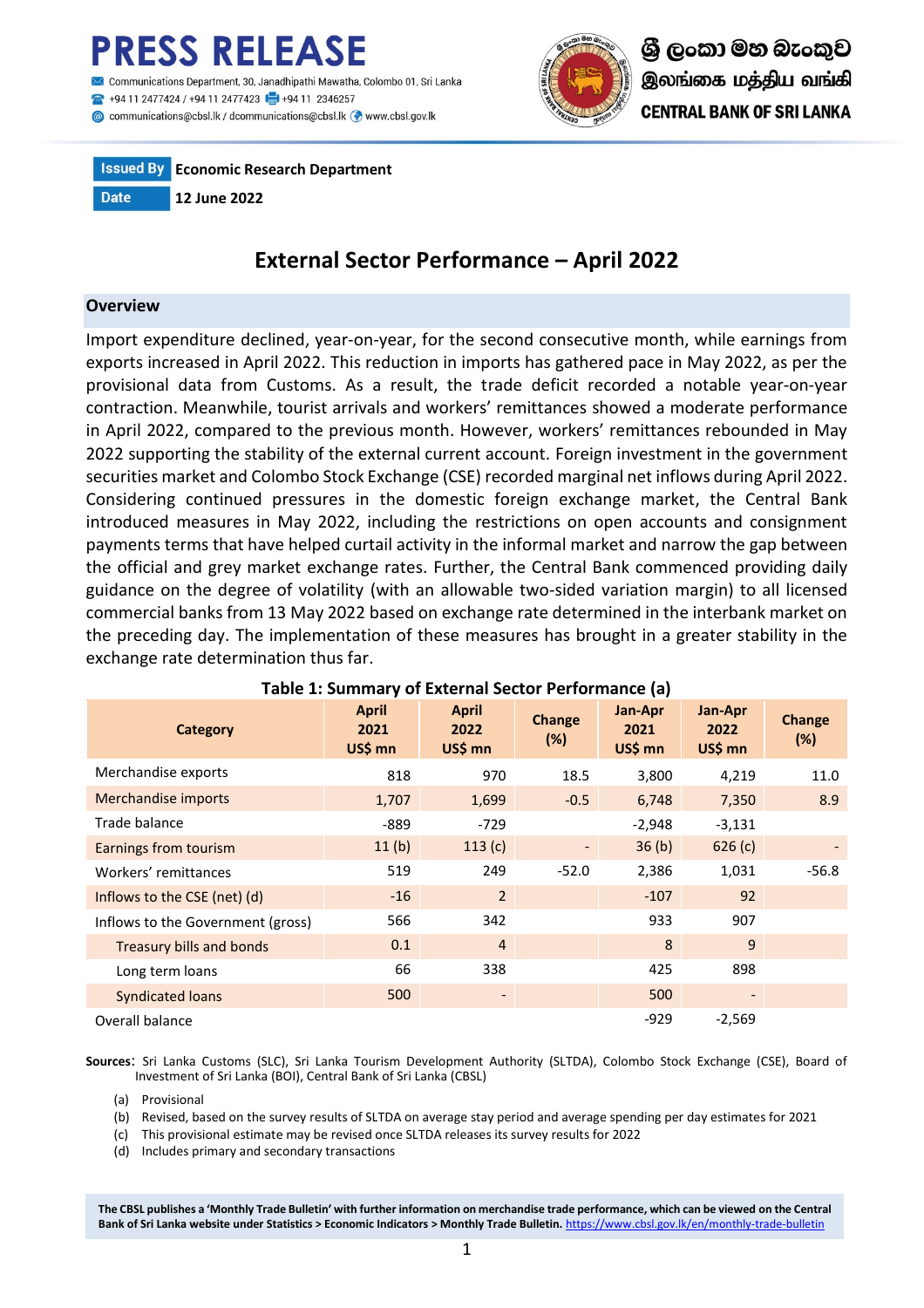## **Merchandise Trade Balance and Terms of Trade**

**Trade Balance:** The trade deficit recorded a month-on-month decline for the fourth consecutive month in April 2022, supported by the policy measures that were aimed at discouraging non urgent imports. The deficit in the trade account narrowed to US dollars 729 million in April 2022, compared to the deficit of US dollars 889 million recorded in April 2021. However, the cumulative deficit in the trade account during January-April 2022 widened to US dollars 3,131 million from US dollars 2,948 million recorded over the same period in 2021. The major contributory factors for the widening of the cumulative trade deficit are shown in Figure 1.

**Terms of Trade:** Terms of trade, i.e., the ratio of the price of exports to the price of imports, deteriorated by 10.6 per cent in April 2022, compared to April 2021, as the increase in import prices surpassed the increase in export prices.

**Figure 1: Major Contributory Factors for the Y-o-Y Increase in the Trade Deficit during January - April 2022 (Values in US\$ mn)**







**Sources:** SLC, CBSL

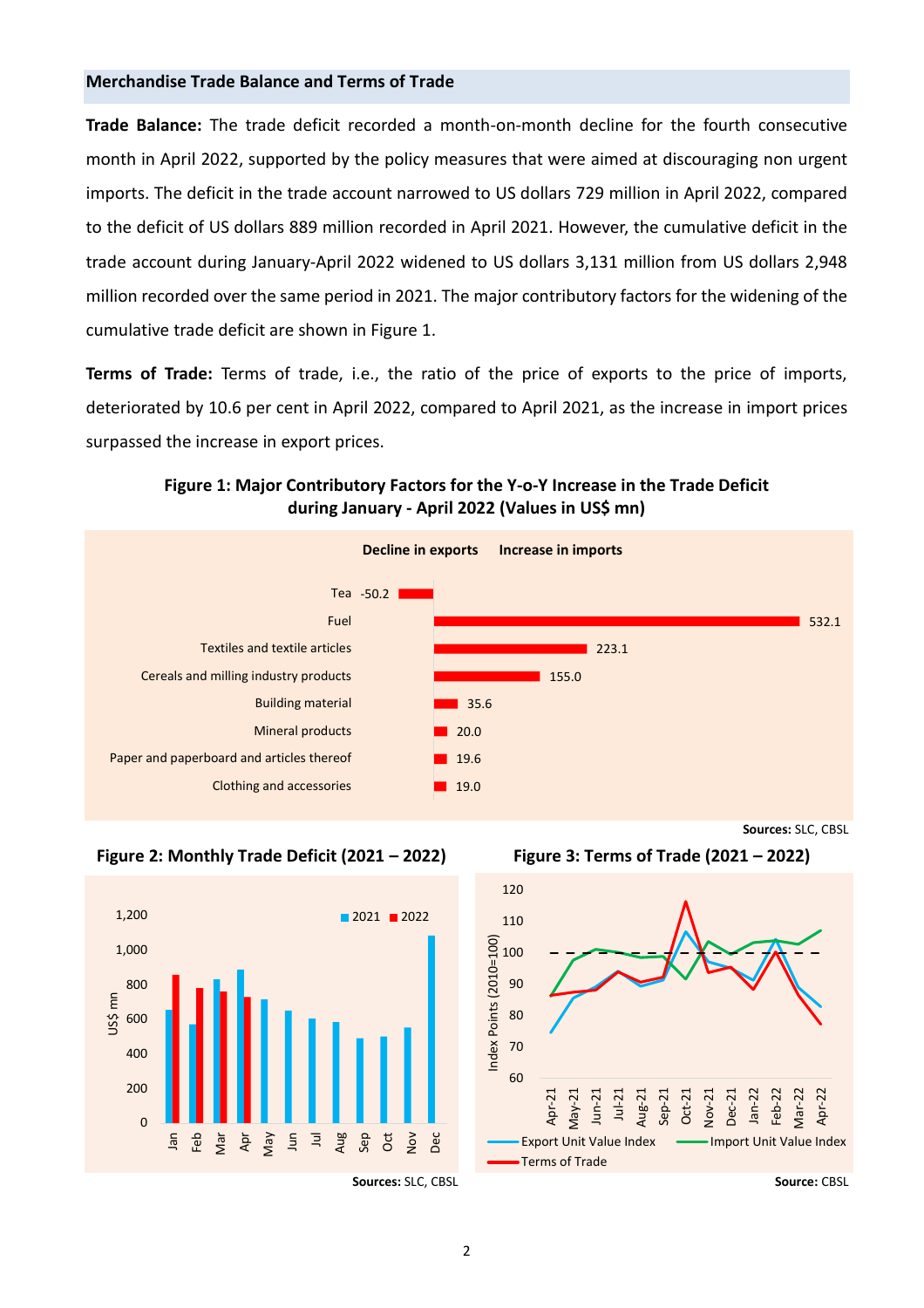#### **Performance of Merchandise Exports<sup>1</sup>**

**Overall exports: Earnings from merchandise exports in April 2022 increased by 18.5 per cent over April 2021, recording at US dollars 970 million.** An increase in earnings was observed in industrial exports and agricultural exports, while a decline was recorded in mineral exports. The cumulative export earnings increased by 11.0 per cent during January-April 2022 over the same period of last year, amounting to US dollars 4,219 million.

**Industrial exports:** Earnings from the export of industrial goods increased in April 2022 by 21.9 per cent, compared to April 2021. A broad-based increase in earnings among industrial goods has been recorded, with the greatest share for the overall increase being contributed by garments and petroleum products. However, a decline in earnings was reported in the categories of printing industry products and plastics products. Export of garments to all major markets (the United States, the European Union, and the United Kingdom) improved. Earnings from the export of petroleum products improved due to the increase in both prices and volumes of bunker and aviation fuel exports.

**Agricultural exports:** Total earnings from the exports of agricultural goods in April 2022 increased by 7.3 per cent, compared to April 2021. This increase was mainly attributed to exports of coconut products (mainly, coconut fibre, coconut oil and desiccated coconut), minor agricultural products (mainly, areca nuts, sesame seeds and plants and parts of plants) and seafood. Export earnings from tea in April 2022 increased marginally by 1.5 per cent (y-o-y) mainly driven by the increase in volumes amidst low prices. Meanwhile, earnings from unmanufactured tobacco, spices(mainly, pepper and cloves) and vegetables, recorded decreases in April 2022.

**Mineral exports:** Earnings from mineral exports in April 2022 nearly halved compared to April 2021, mainly due to a decline in export earnings from titanium ores categorised under ores, slag, and ash.

**Export indices:** The export volume index and unit value index increased by 5.9 per cent and 11.2 per cent, respectively, (y-o-y), in April 2022, indicating that the increase in export earnings can be attributed mainly to the higher export prices.

<sup>1</sup> The classification of exports, based on the Standard International Trade Classification Revision 4, is presented in Annex I.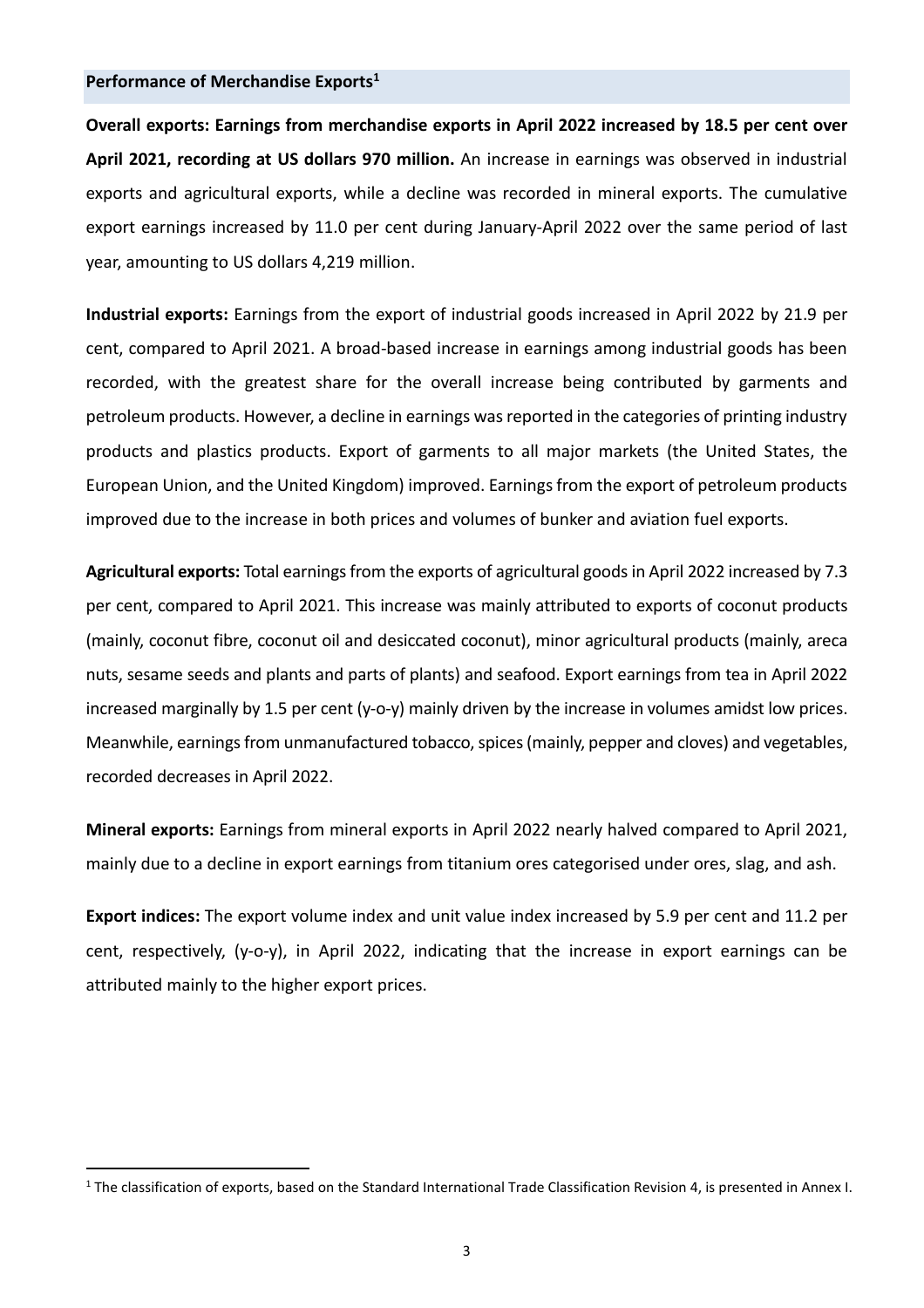

 200 400 600 800 1,000 1,200 1,400 Jan Feb Mar Apr May Jun Jul Aug Sep Oct Nov Dec US\$ mn 2020 2021 2022



**Sources:** SLC, CBSL **Source:** CBSL



**Figure 6: Monthly Export Unit Value Index**

 **Source:** CBSL

4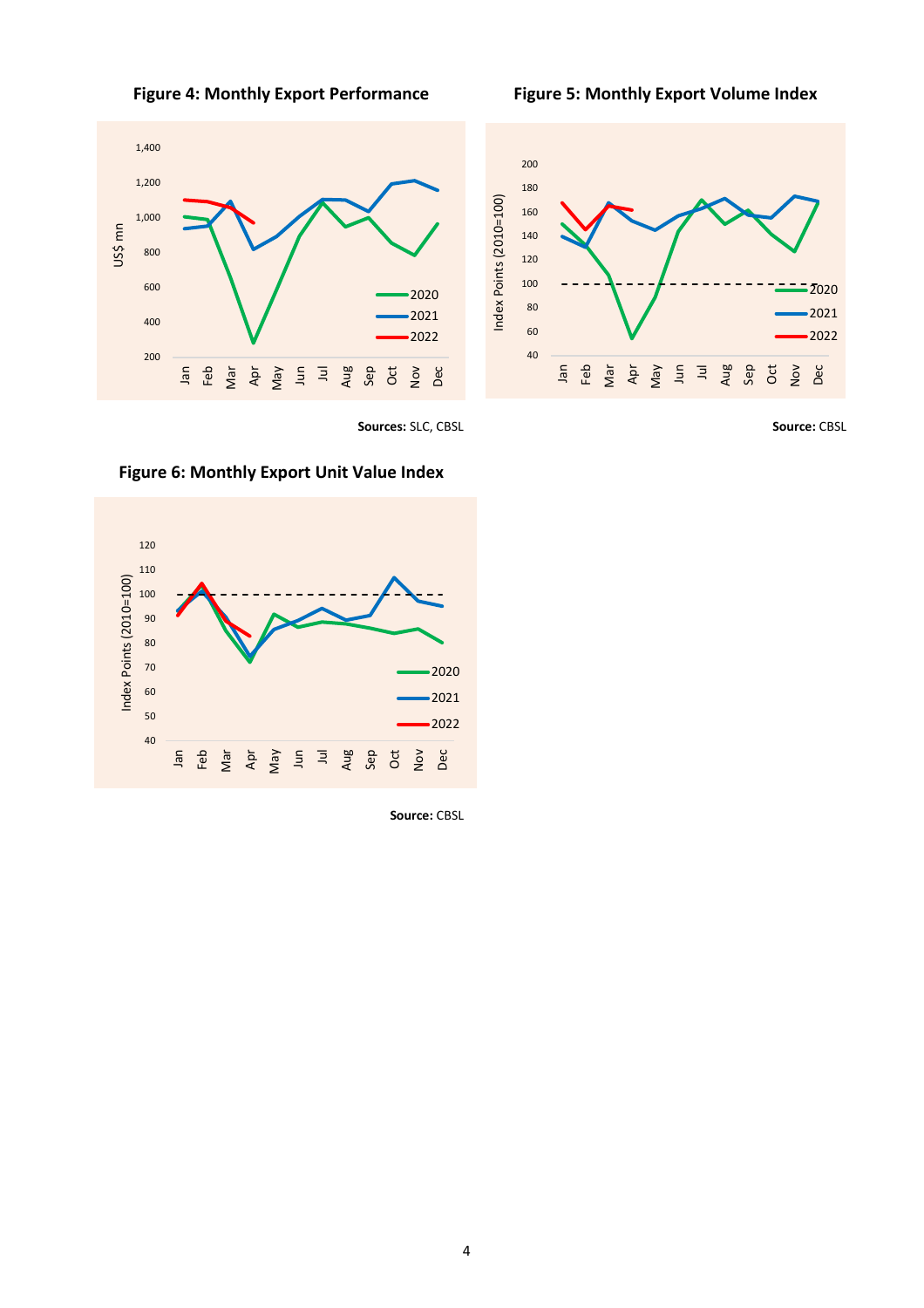| <b>Category</b>                     | <b>April</b><br>2021<br>$(US$$ mn $)$ | <b>April</b><br>2022<br>$(US$$ mn $)$ | <b>Change</b><br>(%) | Jan-Apr<br>2021<br>$(US$$ mn $)$ | Jan-Apr<br>2022<br>$(US$$ mn $)$ | <b>Change</b><br>(%) |
|-------------------------------------|---------------------------------------|---------------------------------------|----------------------|----------------------------------|----------------------------------|----------------------|
| 1. Industrial exports               | 647.1                                 | 789.0                                 | 21.9                 | 2,949.4                          | 3,416.9                          | 15.8                 |
| Food, beverages and tobacco         | 35.0                                  | 41.1                                  | 17.2                 | 167.4                            | 179.8                            | 7.4                  |
| Animal fodder                       | 9.3                                   | 11.0                                  | 18.4                 | 38.9                             | 46.6                             | 19.9                 |
| Textiles and garments               | 366.0                                 | 447.7                                 | 22.3                 | 1,699.5                          | 1,924.6                          | 13.2                 |
| o/w Garments                        | 336.9                                 | 409.3                                 | 21.5                 | 1,556.0                          | 1,769.9                          | 13.7                 |
| <b>Textiles</b>                     | 20.6                                  | 28.2                                  | 37.0                 | 98.9                             | 112.2                            | 13.3                 |
| Other made up textile articles      | 8.5                                   | 10.2                                  | 19.7                 | 44.5                             | 42.6                             | $-4.3$               |
| Rubber products                     | 61.6                                  | 68.1                                  | $10.7\,$             | 317.9                            | 319.8                            | 0.6                  |
| Gems, diamonds and jewellery        | 24.2                                  | 25.5                                  | 5.2                  | 95.0                             | 119.1                            | 25.4                 |
| Machinery and mechanical appliances | 31.0                                  | 40.7                                  | 31.1                 | 156.0                            | 174.5                            | 11.8                 |
| Transport equipment                 | 7.4                                   | 10.0                                  | 36.5                 | 34.1                             | 44.0                             | 29.2                 |
| Petroleum products                  | 36.3                                  | 58.5                                  | 61.2                 | 122.1                            | 238.0                            | 94.9                 |
| Chemical products                   | 15.3                                  | 19.4                                  | 26.6                 | 68.3                             | 71.6                             | 4.9                  |
| Wood and paper products             | 8.4                                   | 11.6                                  | 37.4                 | 39.7                             | 49.2                             | 24.0                 |
| Printing industry products          | 12.3                                  | $1.0\,$                               | $-92.0$              | 22.1                             | 15.6                             | $-29.3$              |
| Leather, travel goods and footwear  | 3.8                                   | 7.6                                   | 102.1                | 14.9                             | 24.6                             | 64.9                 |
| Plastics and articles thereof       | 5.0                                   | 4.2                                   | $-15.5$              | 24.2                             | 22.6                             | $-6.8$               |
| Base metals and articles            | 8.7                                   | 13.3                                  | 53.5                 | 42.0                             | 63.5                             | 51.0                 |
| Ceramic products                    | 2.0                                   | 2.2                                   | 5.8                  | 11.3                             | 10.9                             | $-3.8$               |
| Other industrial exports            | 20.8                                  | 27.3                                  | 31.2                 | 96.2                             | 112.6                            | 17.1                 |
| 2. Agricultural exports             | 165.6                                 | 177.7                                 | 7.3                  | 829.4                            | 783.5                            | $-5.5$               |
| Tea                                 | 79.3                                  | 80.4                                  | 1.5                  | 417.4                            | 367.2                            | $-12.0$              |
| Rubber                              | 3.2                                   | 3.1                                   | $-1.2$               | 15.4                             | 17.8                             | 15.6                 |
| Coconut                             | 27.3                                  | 34.0                                  | 24.5                 | 123.6                            | 138.8                            | 12.2                 |
| Spices                              | 22.4                                  | 21.4                                  | $-4.2$               | 136.2                            | 106.8                            | $-21.6$              |
| Vegetables                          | 1.9                                   | 1.7                                   | $-9.7$               | 8.4                              | 7.7                              | $-8.5$               |
| Unmanufactured tobacco              | 2.7                                   | 0.9                                   | $-68.3$              | 11.3                             | 8.0                              | $-29.1$              |
| Minor agricultural products         | 9.7                                   | 14.8                                  | 52.8                 | 41.6                             | 48.4                             | 16.3                 |
| Seafood                             | 19.2                                  | 21.2                                  | 10.6                 | 75.6                             | 88.9                             | 17.7                 |
| 3. Mineral exports                  | 4.2                                   | 1.9                                   | $-54.2$              | 16.0                             | 12.3                             | $-22.8$              |
| 4. Unclassified exports             | 1.3                                   | 1.2                                   | $-10.4$              | 5.6                              | 6.4                              | 14.3                 |
| <b>Total exports</b>                | 818.2                                 | 969.8                                 | 18.5                 | 3,800.3                          | 4,219.1                          | 11.0                 |

## **Table 2: Earnings from Merchandise Exports (a)**

(a) Provisional

**Sources**: SLC, National Gem and Jewellery Authority (NGJA), Ceylon Petroleum Corporation (CPC) and Other Exporters of Petroleum, CBSL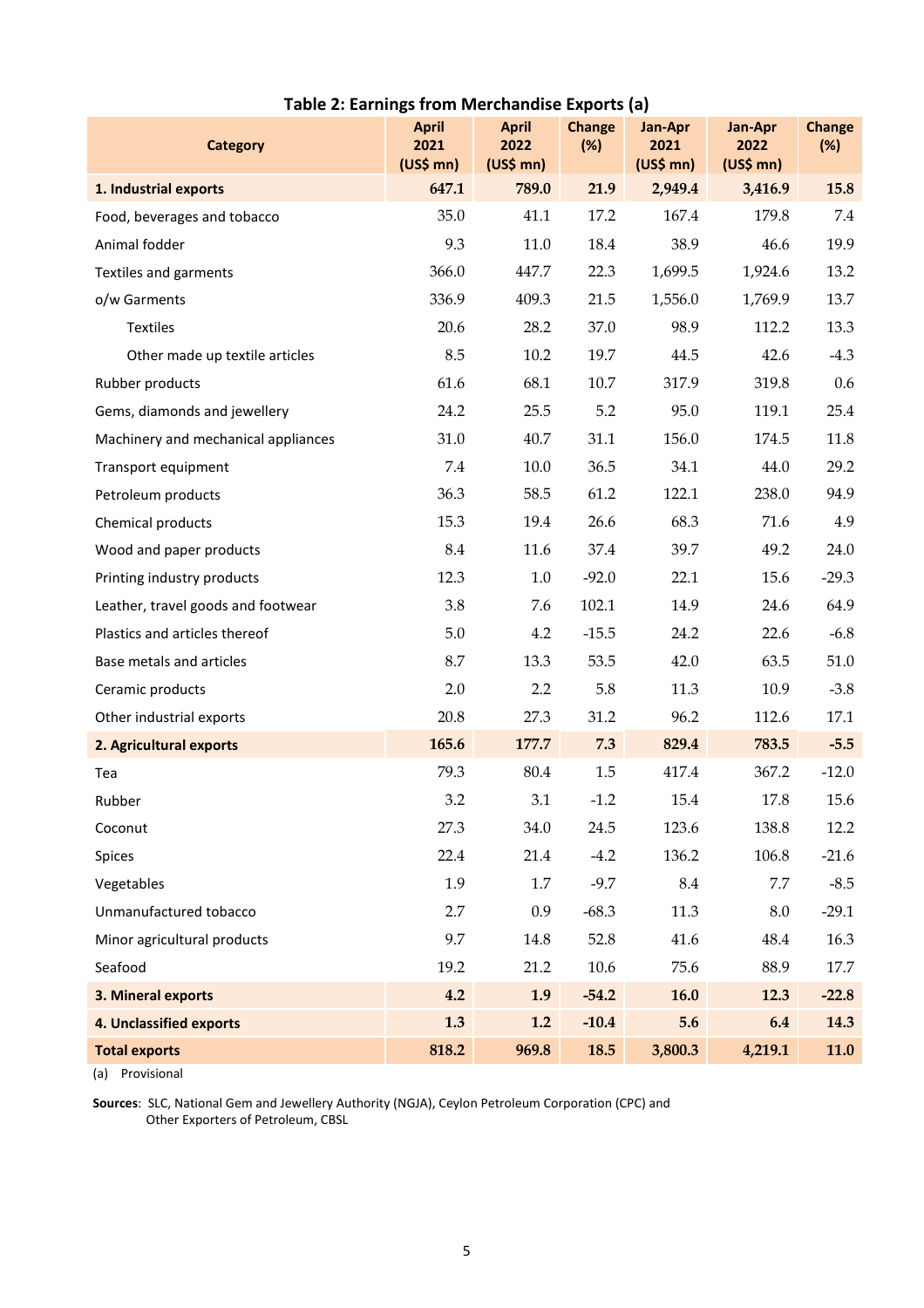### **Performance of Merchandise Imports<sup>2</sup>**

**Overall imports: Expenditure on merchandise imports marginally declined by 0.5 per cent to US dollars 1,699 million in April 2022, compared to US dollars 1,707 million recorded in April 2021.** A decline in expenditure was observed in import of non-food consumer goods and investment goods, while an increase was recorded in import of food and intermediate goods. The restrictions imposed by the Government on the importation of non urgent goods and the impact of large depreciation of the exchange rate may have contributed to this decline. On a cumulative basis, total import expenditure amounted to US dollars 7,350 million during January - April 2022, recording an increase of 8.9 per cent  $(y$ -o-y).

**Consumer goods:** Expenditure on the importation of consumer goods declined by 15.4 per cent in April 2022, compared to April 2021, due to the 43.4 per cent reduction in non-food consumer goods imports. This decline in expenditure on non-food consumer goods was broad-based but the drop in imports of telecommunication devices (mainly, mobile phones), home appliances (mainly, televisions), and medical and pharmaceuticals (mainly, medicaments) was notable. However, a slight increase in expenditure was recorded in clothing and accessories. Meanwhile, the food and beverages import expenditure increased by 19.8 per cent, led by the increase in the expenditure on milled rice imports. Further, a sizeable increase was observed in the import expenditure of dairy products (mainly, milk powder), and vegetables (mainly, garlic and chickpeas). Expenditure on the importation of beverages also increased to some extent (alcoholic and other beverages). However, the import expenditure on sugar declined by 35.6 per cent (y-o-y) in April 2022, along with oils and fats, fruits, seafood, and spices.

**Intermediate goods:** Expenditure on the importation of intermediate goods increased by 11.3 per cent in April 2022, compared to a year ago, driven by imports of fuel and textile and articles. Despite the non-importation of crude oil, the expenditure on fuel (that includes refined petroleum and coal) increased by 23.5 per cent (y-o-y), recording at US dollars 510 million due to higher average import prices. The categories of intermediate goods that recorded an increase include agricultural inputs (mainly, animal fodder), chemical products (mainly, essential oils), plastics and articles thereof (mainly, ethylene polymers, and plastic plates and sheets), food preparations (mainly, malt extract and liquid margarine), paper and paperboard and articles thereof, mineral products, diamonds, precious stones

<sup>&</sup>lt;sup>2</sup> The classification of imports, based on the Standard International Trade Classification Revision 4, is presented in Annex II.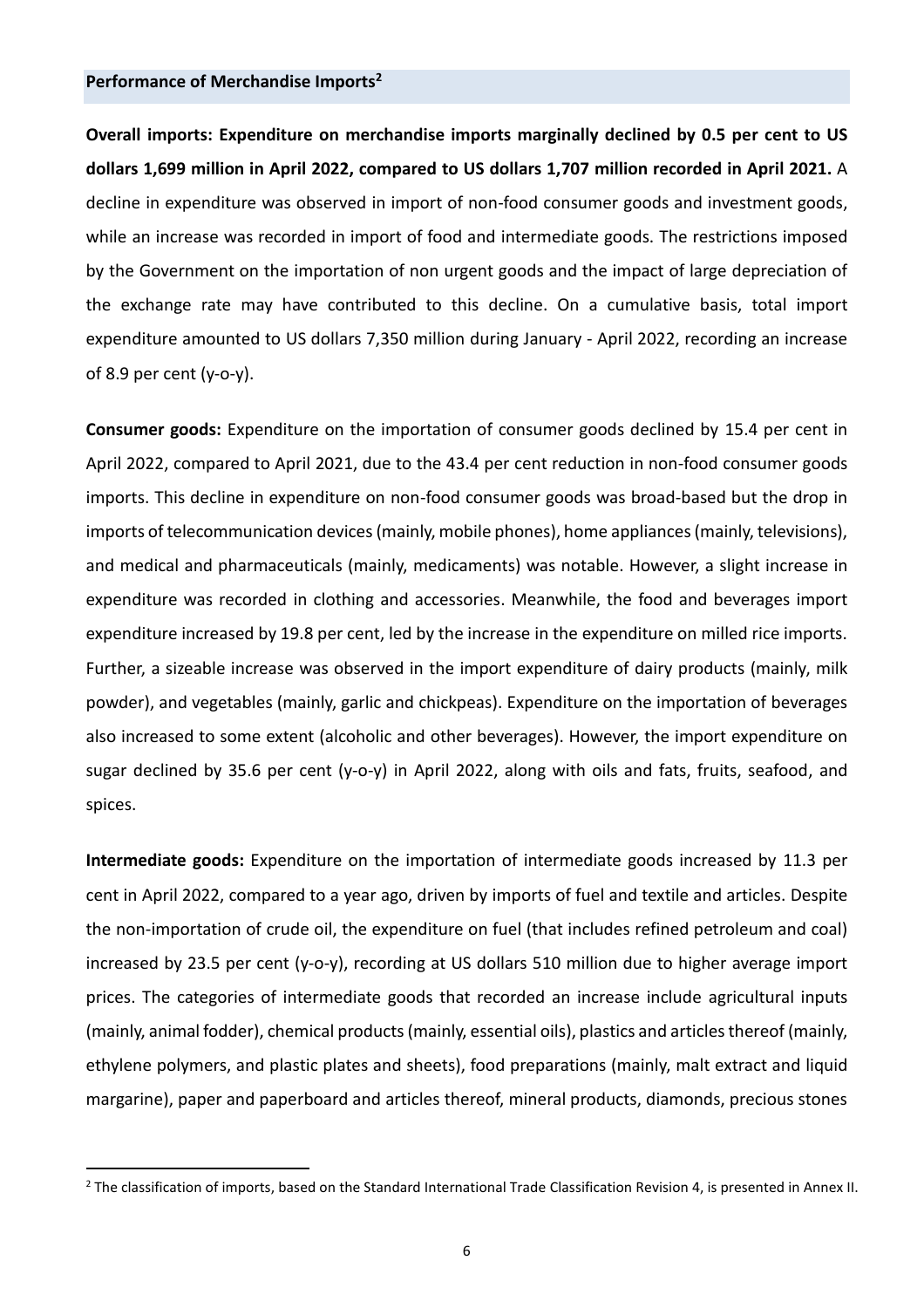and metals, and unmanufactured tobacco. However, some types of intermediate goods, including fertiliser, base metals, vehicle and machinery parts, wheat, and rubber and articles thereof showed a decline.

**Investment goods:** Import expenditure on investment goods declined by 24.6 per cent in April 2022, compared to April 2021. Almost all types of goods listed under all three main investment good categories, namely, machinery and equipment, building materials and transport equipment, recorded a decline. Some increases in import expenditure were observed in relation to engineering equipment, articles of iron and steel, electronic equipment, and electric motors and generating sets.

**Import indices:** The import volume index declined by 20.0 per cent, while the import unit value index increased by 24.4 per cent, (y-o-y), in April 2022, implying that the marginal decline in import expenditure in April 2022 was mainly driven by the volume effect.











**Figure 9: Monthly Import Unit Value Index**

**Source:** CBSL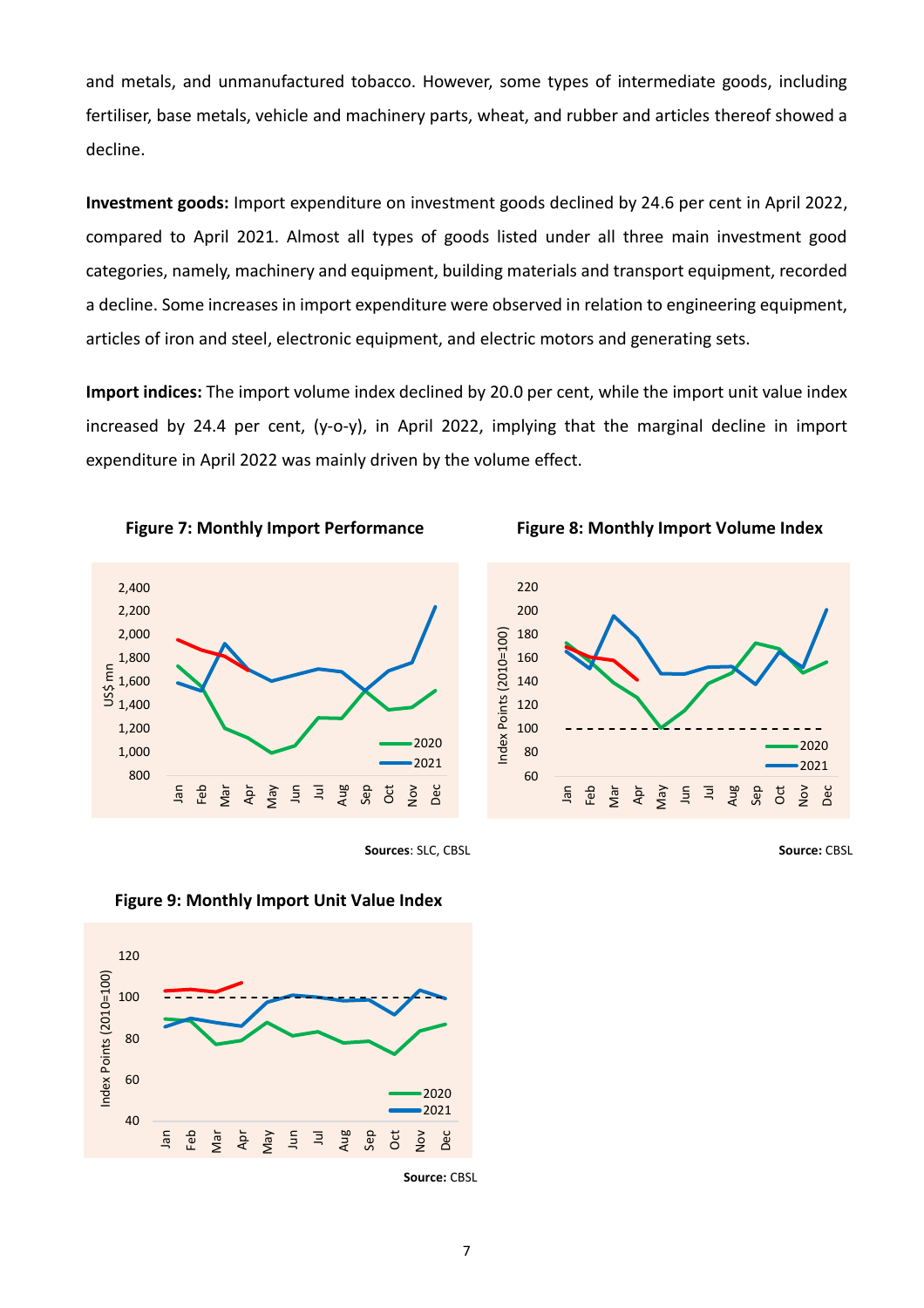| <b>Category</b>                           | <b>April</b><br>2021<br>$(US$$ mn $)$ | <b>April</b><br>2022<br>$(US$$ mn $)$ | <b>Change</b><br>(%) | Jan-Apr<br>2021<br>$(US$$ mn $)$ | Jan-Apr<br>2022<br>$(US$$ mn $)$ | <b>Change</b><br>(%) |
|-------------------------------------------|---------------------------------------|---------------------------------------|----------------------|----------------------------------|----------------------------------|----------------------|
| 1. Consumer goods                         | 278.6                                 | 235.8                                 | $-15.4$              | 1,276.5                          | 1,176.6                          | $-7.8$               |
| Food and beverages                        | 123.5                                 | 148.0                                 | 19.8                 | 628.8                            | 660.6                            | 5.0                  |
| Cereals and milling industry products     | 3.4                                   | 29.9                                  | 792.4                | 12.8                             | 167.8                            | 1,210.6              |
| Dairy products                            | 24.8                                  | 33.9                                  | 36.9                 | 114.9                            | 116.8                            | 1.7                  |
| Vegetables (b)                            | 26.9                                  | 32.2                                  | 19.4                 | 138.0                            | 122.8                            | $-11.0$              |
| Seafood                                   | 8.4                                   | 7.1                                   | $-15.9$              | 33.1                             | 30.0                             | $-9.4$               |
| Sugar and confectionery                   | 30.0                                  | 19.3                                  | $-35.5$              | 167.4                            | 85.8                             | $-48.7$              |
| Spices                                    | 9.8                                   | 8.9                                   | $-9.0$               | 47.5                             | 50.5                             | 6.4                  |
| Other food and beverages                  | 20.3                                  | 16.8                                  | $-17.4$              | 115.2                            | 86.9                             | $-24.6$              |
| Non-food consumer goods                   | 155.1                                 | 87.7                                  | $-43.4$              | 647.7                            | 516.0                            | $-20.3$              |
| Personal vehicles                         | 1.1                                   | 0.6                                   | $-48.5$              | 3.5                              | 2.7                              | $-25.1$              |
| Medical and pharmaceuticals               | 48.6                                  | 32.8                                  | $-32.4$              | 192.3                            | 199.2                            | 3.6                  |
| Home appliances                           | 26.4                                  | 4.5                                   | $-82.9$              | 97.6                             | 50.8                             | $-48.0$              |
| Clothing and accessories                  | 19.2                                  | 21.9                                  | 14.0                 | 74.9                             | 93.9                             | 25.3                 |
| Telecommunication devices                 | 27.2                                  | 4.7                                   | $-82.7$              | 137.0                            | 40.2                             | $-70.6$              |
| Household and furniture items             | 10.7                                  | 8.4                                   | $-21.0$              | 53.5                             | 56.5                             | 5.5                  |
| Other non-food consumables                | 21.9                                  | 14.8                                  | $-32.3$              | 88.7                             | 72.8                             | $-17.9$              |
| 2. Intermediate goods                     | 1,075.0                               | 1,196.6                               | 11.3                 | 4,065.7                          | 4,806.6                          | 18.2                 |
| Fuel                                      | 413.2                                 | 510.1                                 | 23.5                 | 1,390.3                          | 1,922.4                          | 38.3                 |
| o/w Crude oil                             | 97.1                                  |                                       |                      | 224.2                            | 110.1                            | $-50.9$              |
| Refined petroleum                         | 286.1                                 | 476.5                                 | 66.5                 | 1,039.6                          | 1,556.4                          | 49.7                 |
| Coal                                      | 29.9                                  | 33.6                                  | 12.4                 | 126.5                            | 256.0                            | 102.3                |
| Diamonds, precious stones, and metals     | 7.0                                   | 8.2                                   | 16.6                 | 43.5                             | 57.0                             | 31.3                 |
| Textiles and textile articles             | 228.4                                 | 281.2                                 | 23.1                 | 938.6                            | 1,161.7                          | 23.8                 |
| Paper and paperboard and articles thereof | 41.0                                  | 44.2                                  | 7.8                  | 146.8                            | 166.4                            | 13.4                 |
| Agricultural inputs                       | 19.1                                  | 25.2                                  | 32.4                 | 86.6                             | 82.1                             | $-5.1$               |
| Wheat and maize                           | 26.7                                  | 21.0                                  | $-21.6$              | 120.2                            | 102.7                            | $-14.6$              |
| <b>Base metals</b>                        | 40.7                                  | 22.4                                  | $-45.0$              | 194.2                            | 200.2                            | 3.1                  |
| Plastics and articles thereof             | 57.1                                  | 61.7                                  | 8.1                  | 257.8                            | 269.7                            | 4.6                  |
| Chemical products                         | 90.0                                  | 95.7                                  | 6.3                  | 364.6                            | 362.2                            | $-0.7$               |
| Fertiliser                                | 47.3                                  | 20.5                                  | $-56.6$              | 82.2                             | 42.1                             | $-48.9$              |
| Rubber and articles thereof               | 32.4                                  | 30.4                                  | $-6.1$               | 133.4                            | 127.4                            | $-4.5$               |
| Mineral products                          | 16.8                                  | 18.6                                  | 11.2                 | 44.5                             | 64.5                             | 44.9                 |
| Other intermediate goods                  | 55.4                                  | 57.3                                  | 3.5                  | 263.0                            | 248.1                            | $-5.7$               |
| 3. Investment goods                       | 353.0                                 | 266.3                                 | $-24.6$              | 1,403.1                          | 1,365.2                          | $-2.7$               |
| Machinery and equipment                   | 227.9                                 | 179.6                                 | $-21.2$              | 913.0                            | 874.8                            | $-4.2$               |
| <b>Building material</b>                  | 98.1                                  | 75.6                                  | $-22.9$              | 381.8                            | 417.4                            | 9.3                  |
| Transport equipment                       | 26.8                                  | 10.7                                  | $-60.0$              | 107.7                            | 71.2                             | $-33.9$              |
| Other investment goods                    | 0.1                                   | 0.4                                   | 209.1                | 0.6                              | 1.8                              | 187.7                |
| 4. Unclassified imports                   | 0.3                                   | 0.3                                   | $-20.2$              | 2.8                              | 1.8                              | $-34.6$              |
| <b>Total imports</b>                      | 1,707.0                               | 1,699.0                               | $-0.5$               | 6,748.1                          | 7,350.2                          | 8.9                  |
| o/w Non-fuel imports                      | 1,293.8                               | 1,188.8                               | $-8.1$               | 5,357.8                          | 5,427.8                          | 1.3                  |

## **Table 3: Expenditure on Merchandise Imports (a)**

(a) Provisional

(b) Includes lentils, onions, potatoes, leguminous and other vegetables

**Sources:** SLC, CPC, Lanka IOC PLC, CBSL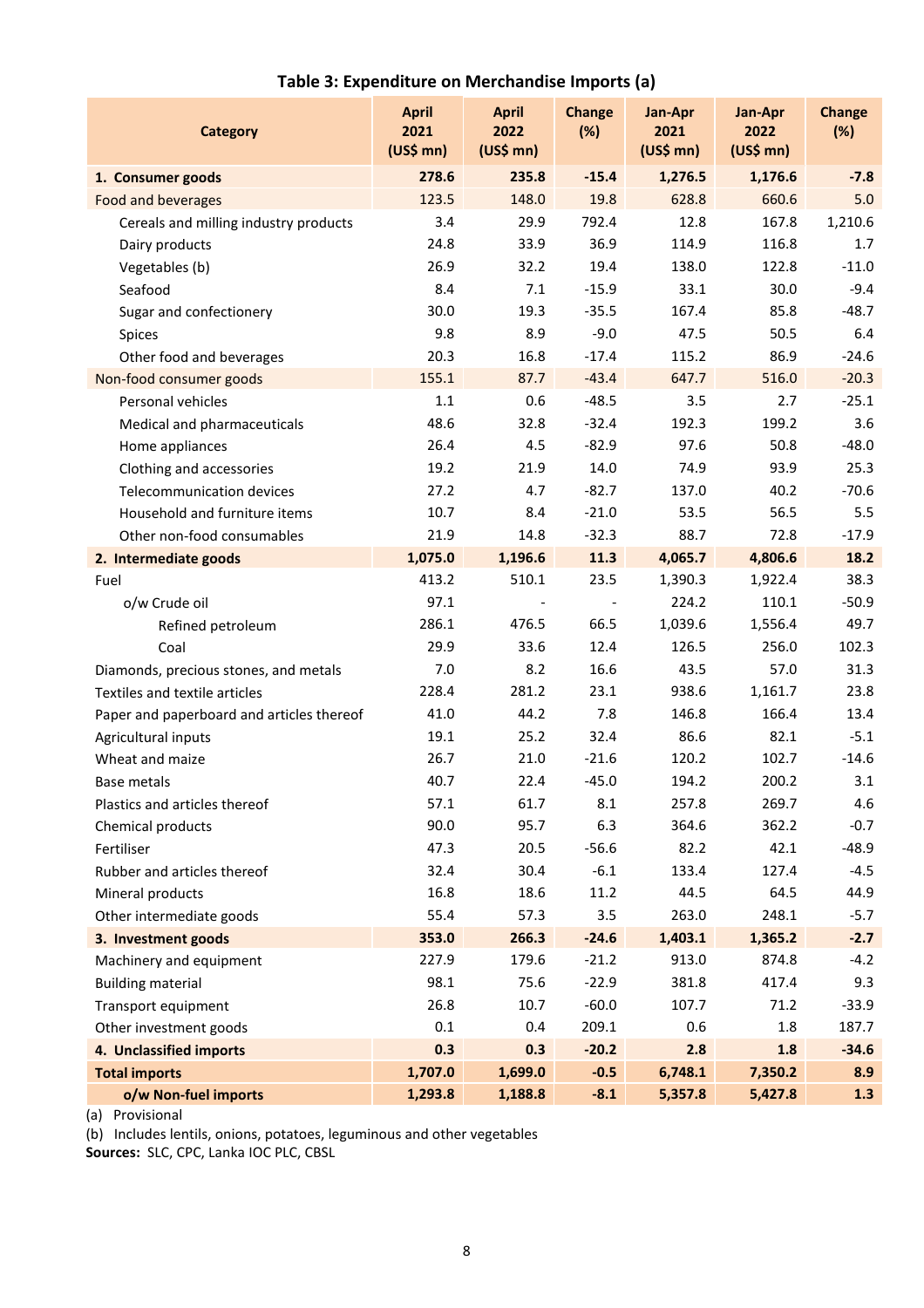#### **Other Major Inflows to the External Current Account**

**Workers' remittances:** Workers' remittances were recorded at US dollars 249 million during April 2022, in comparison to US dollars 318 million in the previous month and US dollars 519 million in the corresponding month in the previous year. Total departures for foreign employment were recorded at 22,148 during the month of April 2022, contributed by the unskilled (7,327), skilled (6,437) and domestic aid (5,398) categories. Hence, total departures for foreign employment during the period January to April 2022 were recorded at 91,563.

**Tourist arrivals:** Tourist arrivals were recorded as 62,980 in April 2022, compared to 106,500 arrivals recorded in previous month. The UK, India, Germany, France and Russia remained as the main source countries for arrivals in April 2022. Earnings from tourism in the month of April 2022 are estimated at US dollars 113 million, in comparison to US dollars 192 million in the previous month and US dollars 11 million in the corresponding month in the previous year.











**Source:** SLTDA **Sources:** SLTDA, Licensed Banks, CBSL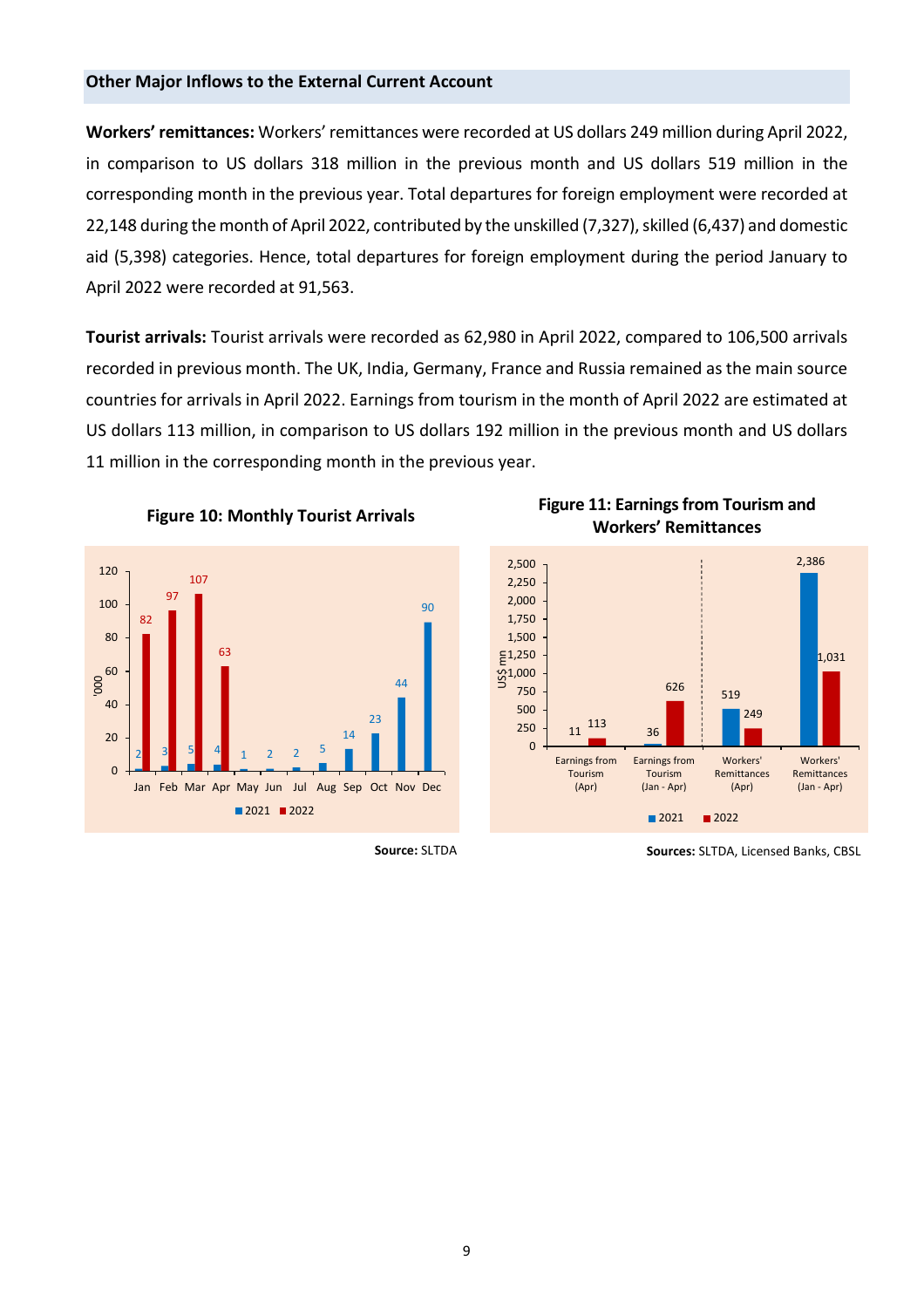## **Financial Flows**

Foreign investments in the government securities market recorded a marginal net inflow in April 2022, resulting in a cumulative net inflow to the government securities market during the four months up to April 2022 amounted to US dollars 4 million. Meanwhile, the Colombo Stock Exchange (CSE), including primary and secondary market transactions, recorded a net inflow of US dollars 2 million in April 2022. On a cumulative basis, the CSE, including primary and secondary market transactions, recorded a net inflow of foreign investments, amounting to US dollars 92 million during the four months ending April 2022.

#### **International Reserves**

Gross official reserves stood at US dollars 1.8 billion as at end April 2022. This included the swap facility from the People's Bank of China, equivalent to around US dollars 1.5 billion, which is subject to conditionalities on usability. Total foreign assets, which consist of gross official reserves and foreign assets of the banking sector, amounted to US dollars 5.3 billion at end April 2022.





**Source: CBSL Source: CBSL**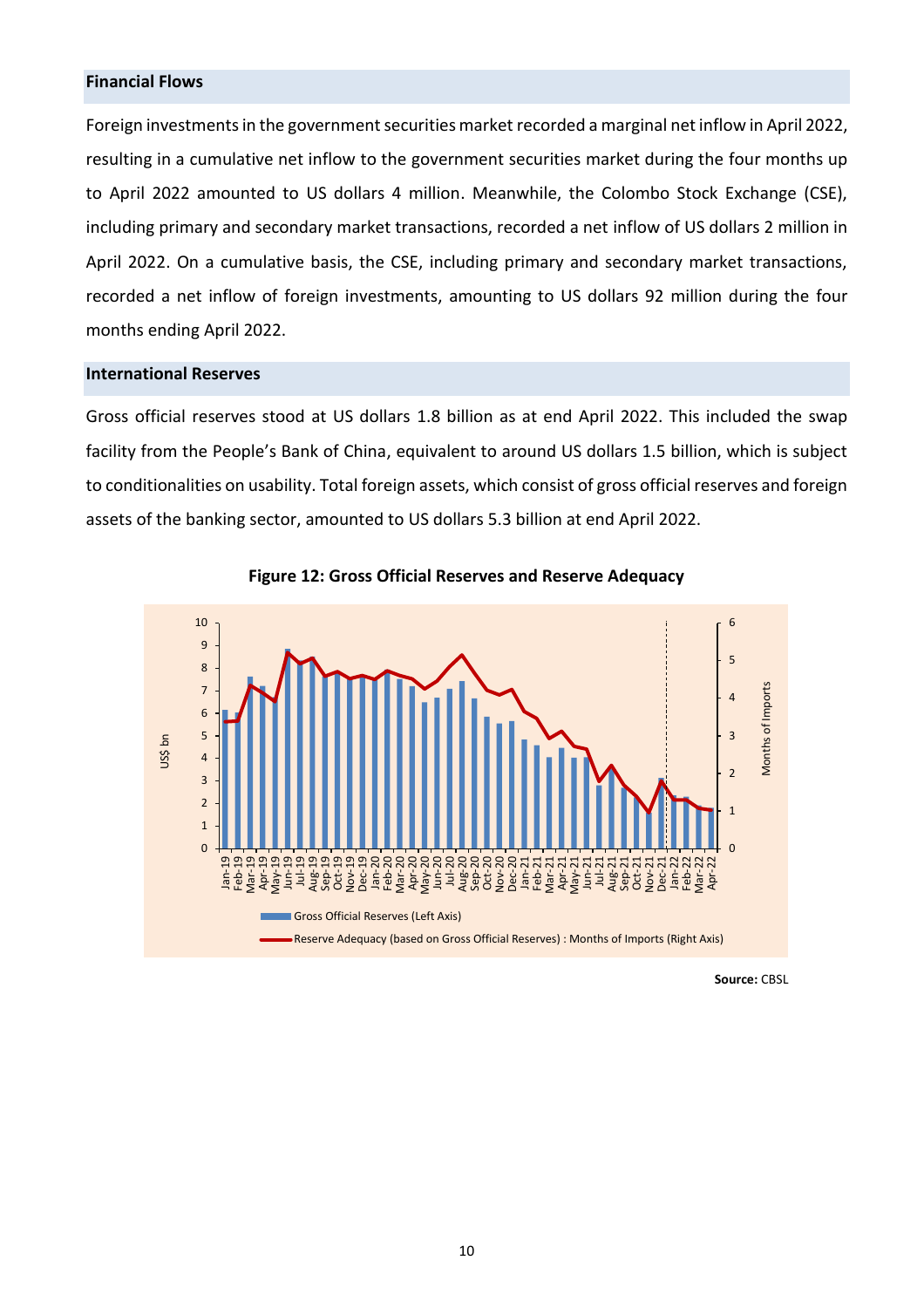#### **Exchange Rate Movements**

**A stabilisation of the exchange rate was observed following the introduction of new exchange rate arrangement on 13 May 2022 that aimed at curtailing the excessive exchange rate volatility driven by speculation.** Accordingly, from 13 May 2022 to-date, the rupee recorded a marginal appreciation against the US dollar, while it recorded a depreciation of 44.3 per cent against the US dollar during 2022 thus far. Meanwhile, reflecting cross-currency movements, the Sri Lanka rupee depreciated against the euro, the pound sterling, the Japanese yen, the Australian dollar, and the Indian rupee during the year up to 10 June 2022.





**Source:** CBSL

**Table 4: Movement of the Sri Lanka rupee against Selected Currencies**

| <b>Currency</b>   | 2020     | 2021    | 2022<br>(Up to 10 June)<br>Depreciation (-)/<br>Appreciation (+) |
|-------------------|----------|---------|------------------------------------------------------------------|
| US dollar         | $-2.6%$  | $-7.0%$ | $-44.3%$                                                         |
| Euro              | $-11.2%$ | $+1.1%$ | $-40.7%$                                                         |
| Pound sterling    | $-6.2%$  | $-6.0%$ | $-39.8%$                                                         |
| Japanese yen      | $-7.5%$  | $+3.8%$ | $-35.1%$                                                         |
| Australian dollar | $-11.4%$ | $-1.2%$ | $-43.1%$                                                         |
| Indian rupee      | 0.0%     | $-5.5%$ | $-41.7%$                                                         |

**Source:** CBSL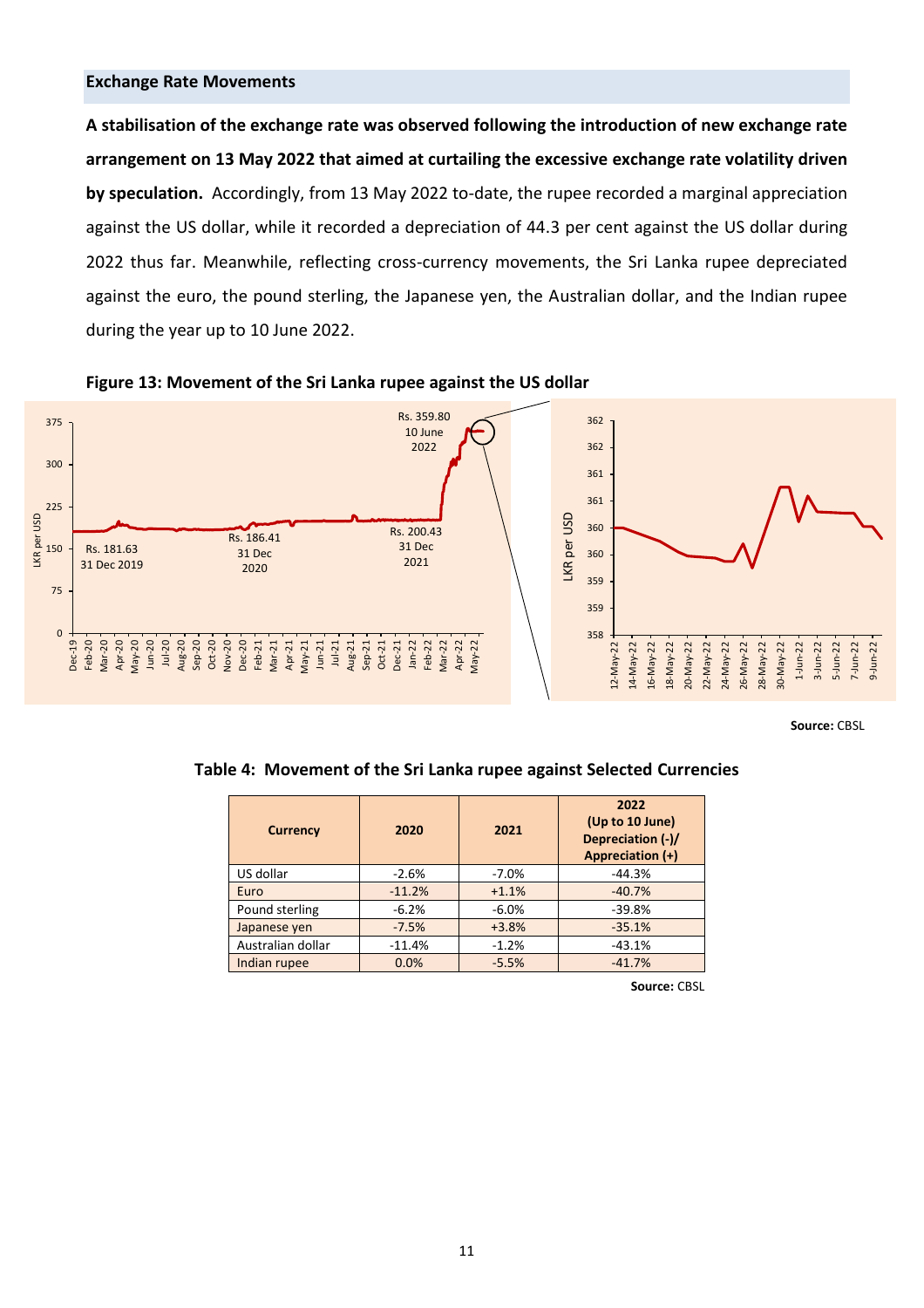### **Annex I:**

## **Export Earnings Classified as per the Standard International Trade Classification Revision 4 (a)**

| Category                                                                                 | <b>April</b><br>2021<br>$(US$$ mn $)$ | <b>April</b><br>2022<br>$(US$$ mn) | Change<br>(%) | Jan-Apr<br>2021<br>$(US$$ mn $)$ | Jan-Apr<br>2022<br>$(US$$ mn $)$ | Change<br>(%) |
|------------------------------------------------------------------------------------------|---------------------------------------|------------------------------------|---------------|----------------------------------|----------------------------------|---------------|
| 0. Food and live animals                                                                 | 172.0                                 | 183.4                              | 6.7           | 847.9                            | 816.3                            | $-3.7$        |
| 03 Fish and fish preparations                                                            | 22.3                                  | 23.8                               | 6.8           | 87.0                             | 101.4                            | 16.5          |
| 04 Cereals and cereal preparations                                                       | 3.0                                   | 6.0                                | 97.3          | 21.6                             | 24.0                             | 11.4          |
| 05 Vegetables and fruit                                                                  | 33.0                                  | 38.3                               | 16.2          | 137.6                            | 150.4                            | 9.3           |
| 07 Coffee, tea, cocoa, spices and manufactures thereof                                   | 100.6                                 | 99.8                               | $-0.8$        | 544.1                            | 469.5                            | $-13.7$       |
| 1. Beverages and tobacco                                                                 | 8.7                                   | 9.6                                | 10.5          | 42.2                             | 42.9                             | 1.6           |
| 11 Beverages                                                                             | 2.3                                   | 4.0                                | 77.3          | 9.5                              | 13.6                             | 42.7          |
| 12 Tobacco and tobacco manufactures                                                      | 6.4                                   | 5.6                                | $-13.0$       | 32.7                             | 29.3                             | $-10.3$       |
| 2. Crude materials, inedible, except fuels                                               | 29.7                                  | 35.6                               | 19.8          | 140.3                            | 156.6                            | 11.6          |
| 23 Crude rubber                                                                          | 3.3                                   | 3.2                                | $-0.7$        | 15.7                             | 18.3                             | 16.1          |
| 26 Textile fibres and their wastes                                                       | 15.4                                  | 20.0                               | 29.9          | 75.5                             | 82.8                             | 9.7           |
| 3. Mineral fuels, lubricants, and related materials                                      | 36.3                                  | 58.5                               | 61.2          | 122.1                            | 238.0                            | 94.9          |
| 33 Petroleum, petroleum products and related materials                                   | 36.3                                  | 58.5                               | 61.2          | 122.1                            | 222.1                            | 81.9          |
| 34 Gas, natural and manufactured                                                         |                                       |                                    |               |                                  | 15.9                             |               |
| 4. Animal and vegetable oils, fats, and waxes                                            | 8.2                                   | 9.0                                | 9.5           | 38.0                             | 34.3                             | $-9.5$        |
| 42 Fixed vegetable fats and oils, crude, refined or<br>fractionated                      | 5.3                                   | 7.4                                | 41.3          | 23.6                             | 25.2                             | 6.6           |
| 5. Chemicals and related products, n.e.s.                                                | 17.6                                  | 23.5                               | 33.1          | 84.9                             | 87.6                             | 3.1           |
| 6. Manufactured goods classified chiefly by materials                                    | 105.0                                 | 129.6                              | 23.5          | 512.2                            | 587.1                            | 14.6          |
| 62 Rubber manufactures, n.e.s.                                                           | 38.2                                  | 46.3                               | 21.2          | 202.4                            | 219.6                            | 8.5           |
| 65 Textile yarn, fabrics, made-up articles, etc., n.e.s.                                 | 28.0                                  | 35.6                               | 27.2          | 135.9                            | 146.2                            | 7.6           |
| 66 Non-metallic mineral manufactures, n.e.s.                                             | 26.6                                  | 29.7                               | 11.9          | 113.0                            | 138.1                            | 22.2          |
| 7. Machinery, transport equipment                                                        | 37.0                                  | 49.0                               | 32.5          | 185.1                            | 212.4                            | 14.7          |
| 77 Electric machinery, apparatus, and appliances, n.e.s.<br>and electrical parts thereof | 20.9                                  | 26.6                               | 27.3          | 99.2                             | 109.4                            | 10.3          |
| 8. Miscellaneous manufactured articles                                                   | 403.7                                 | 471.3                              | 16.7          | 1,827.4                          | 2,043.2                          | 11.8          |
| 84 Articles of apparel and clothing accessories                                          | 362.4                                 | 434.4                              | 19.9          | 1,681.3                          | 1,882.1                          | 11.9          |
| 9. Commodities and transactions not classified<br>elsewhere in the SITC                  |                                       | 0.3                                |               | 0.2                              | 0.6                              | 218.5         |
| <b>Total exports</b>                                                                     | 818.2                                 | 969.8                              | 18.5          | 3,800.3                          | 4,219.1                          | 11.0          |

(a) Provisional

n.e.s. not elsewhere specified

**Sources**: Sri Lanka Customs (SLC), National Gem and Jewellery Authority (NGJA), Ceylon Petroleum Corporation (CPC) and Other Exporters of Petroleum, CBSL

Note: The first digit indicates the 'section' and the first two digits indicate the 'division' of SITC. The above table shows only selected divisions of SITC. For further information on SITC, please see CBSL Annual Report 2017 Box Article 04. [https://www.cbsl.gov.lk/sites/default/files/cbslweb\\_documents/publications/annual\\_report/2017/en/9\\_Chapter\\_05.pdf](https://www.cbsl.gov.lk/sites/default/files/cbslweb_documents/publications/annual_report/2017/en/9_Chapter_05.pdf)